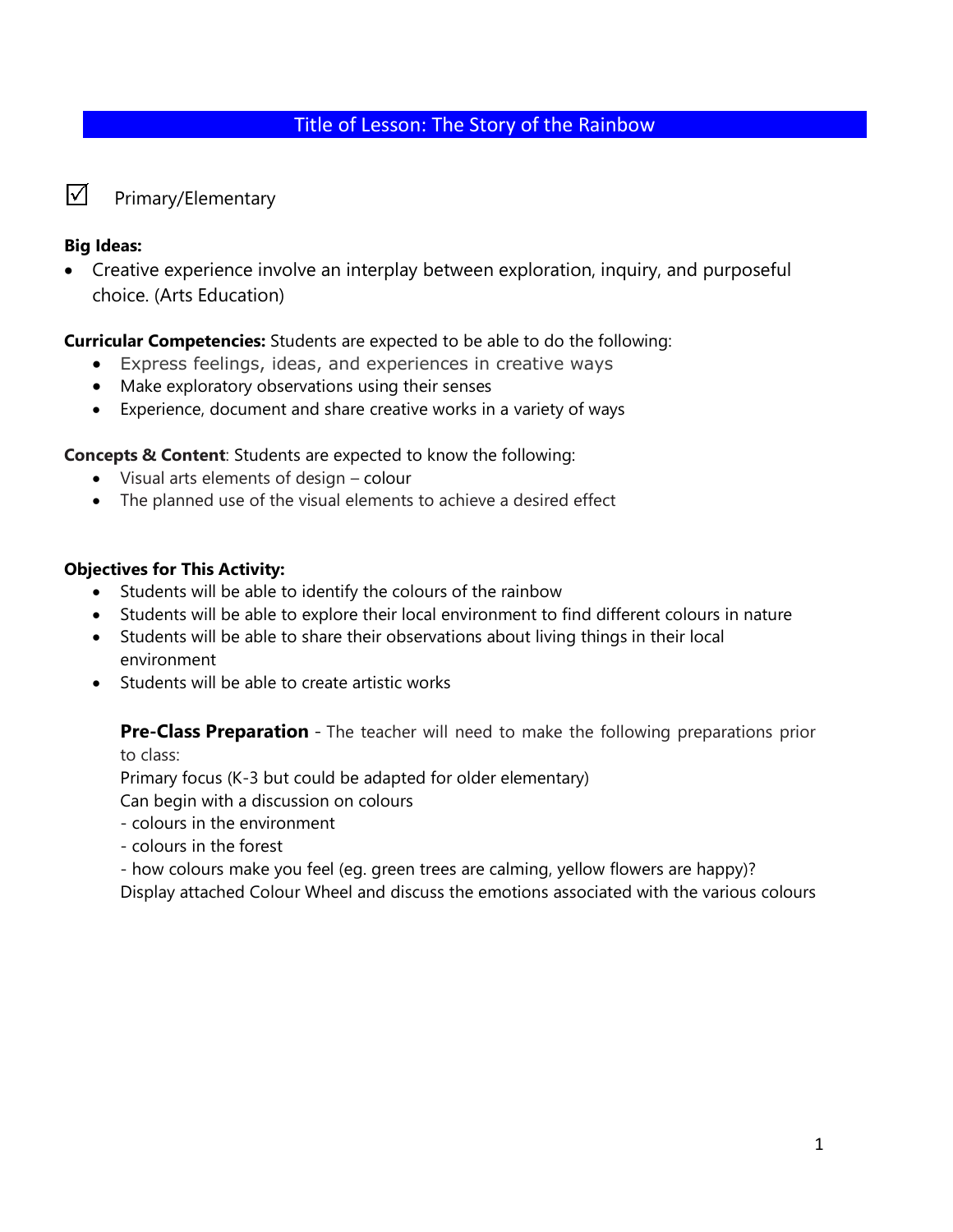# **Color Wheel**



What do colours mean? How do they make you feel? i.e:

**White:** pure, clean, empty **Red:** anger, love, strength **Pink:** gentle, sweet, romance **Yellow:** cheerful, bright, cowardly **Orange:** warm, happy, tasty **Green:** calm, envy, sick **Blue:** cool, serious, sad **Purple:** rich, creative, status **Grey:** cold, uniform, dull **Black:** dark, elegant, sinister

Talk about warm and cool colours. Link to nature, weather (rain, snow, sun...) Go for a walk in the forest and link the colours to the environment and how they make the children feel. Cut-up paint chips (from hardware shops) and put in a brown paper bag.

Ask students to pull 3 samples out of the bag. Give them 10 minutes to find something in nature that matches the colour swatch.

(Links below offer some ideas for brainstorming activity. Simplify information to age level you are working with.)

#### **Resources:**

[Mensa for Kids Colour activities](https://www.mensaforkids.org/teach/lesson-plans/introduction-to-color/)

<https://happyhooligans.ca/painting-rainbows/>

[Free Colour Wheel](https://www.pinterest.ca/pin/122019471143064596/)

[The meanings behind colours](https://www.teachprimary.com/learning_resources/view/art-and-design-lessons-using-colour)

#### **THE RAINBOW**

Who has seen a rainbow? When do we see a rainbow? What are the weather conditions? What colours are in the rainbow? After reading "The Story of the Rainbow", test for comprehension by asking the children what



each colour signifies. What was the reaction of the rain to the colours' quarreling? What is the purpose of the rainbow?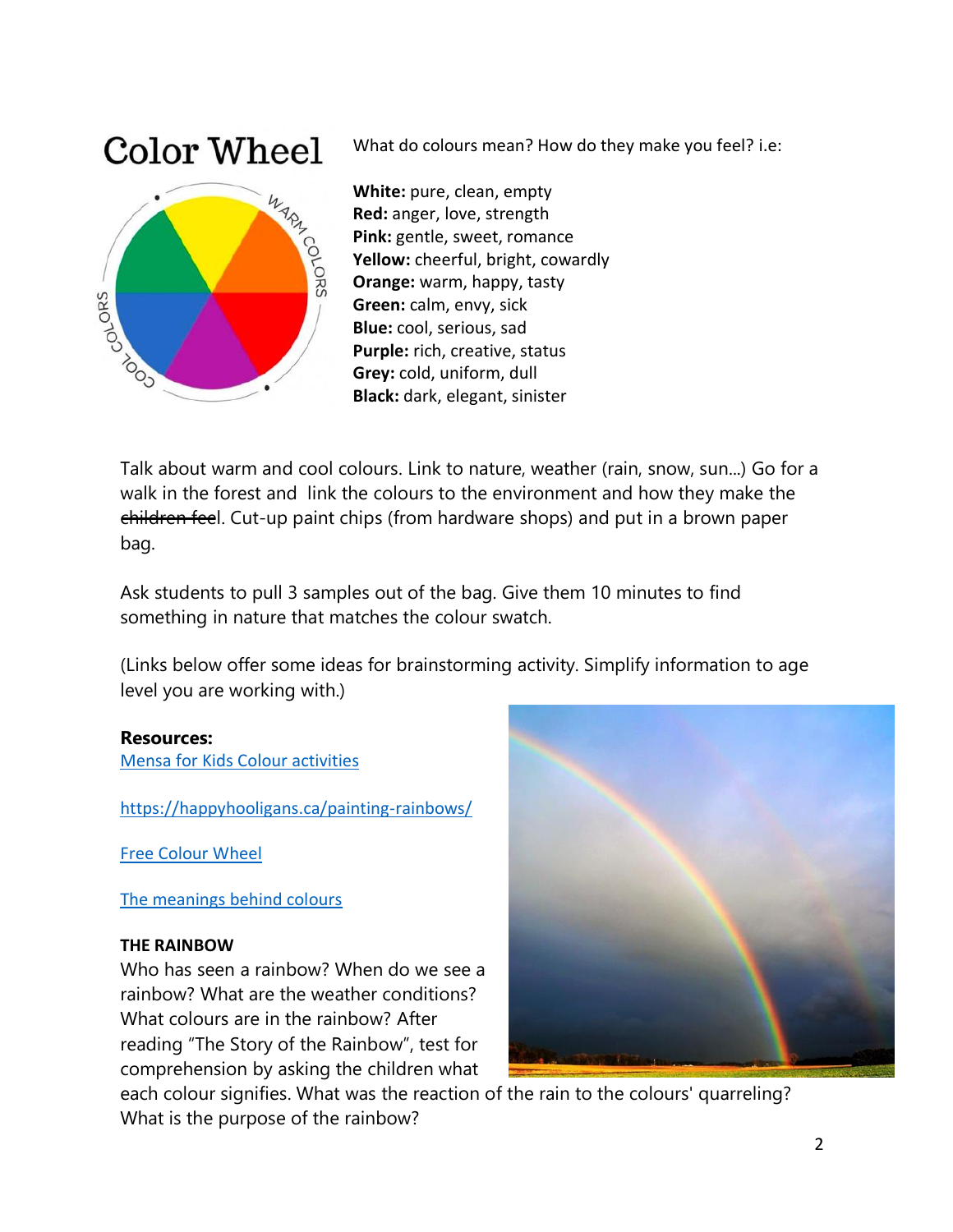To finish the activity children can join hands and sing the *Rainbow Song*.

*Red and yellow, pink and blue, Purple and orange and green I can sing a rainbow. I can sing a rainbow. Can you?*

Students then create their own rainbow with paint, water colours or colouring pencils.

# **THE STORY OF THE RAINBOW By Anne Hope, 1978**

Based on an [Indigenous Legend](http://my_tapestry.tripod.com/rainbow.html) [-By Anne Hope](http://my_tapestry.tripod.com/rainbow.html)

Once upon a time, all the colors in the world started to quarrel; each claimed that she was the best, the most important, the most useful, the favorite.



Green said: "Clearly I am the most important. I am the sign of life and of hope. I was chosen for grass, trees, and leaves

---without me all the animals would die. Look out over the countryside and you will see that I am in the majority."

Blue interrupted: "You only think about the earth, but consider the sky and the sea. It is water that is the basis of life and the clouds draw this up from the blue sea. The sky gives space and peace and serenity. Without my peace you would all be nothing but busybodies."

Yellow chuckled: "You 're all so serious. I bring laughter, gaiety and warmth into the world. The sun is yellow, the moon is yellow, and the stars are yellow. Every time you look at a sunflower the whole world starts to smile. Without me there would be no fun."

Orange started next to blow her own trumpet: "I am the color of health and strength. I may be scarce, but I am precious for I serve the inner needs of human life. I carry all the most important vitamins. Think of carrots and pumpkins, oranges, mangoes and papaws. I don't hang around all the time, but when I fill the sky at sunrise and sunset, by beauty is so striking that no one gives another thought to any of you."

Purple rose to her full height. She was very tall and spoke with great pomp: "I am the color of royalty and power. Kings, chiefs and bishops have always chosen me for I am a sign of authority